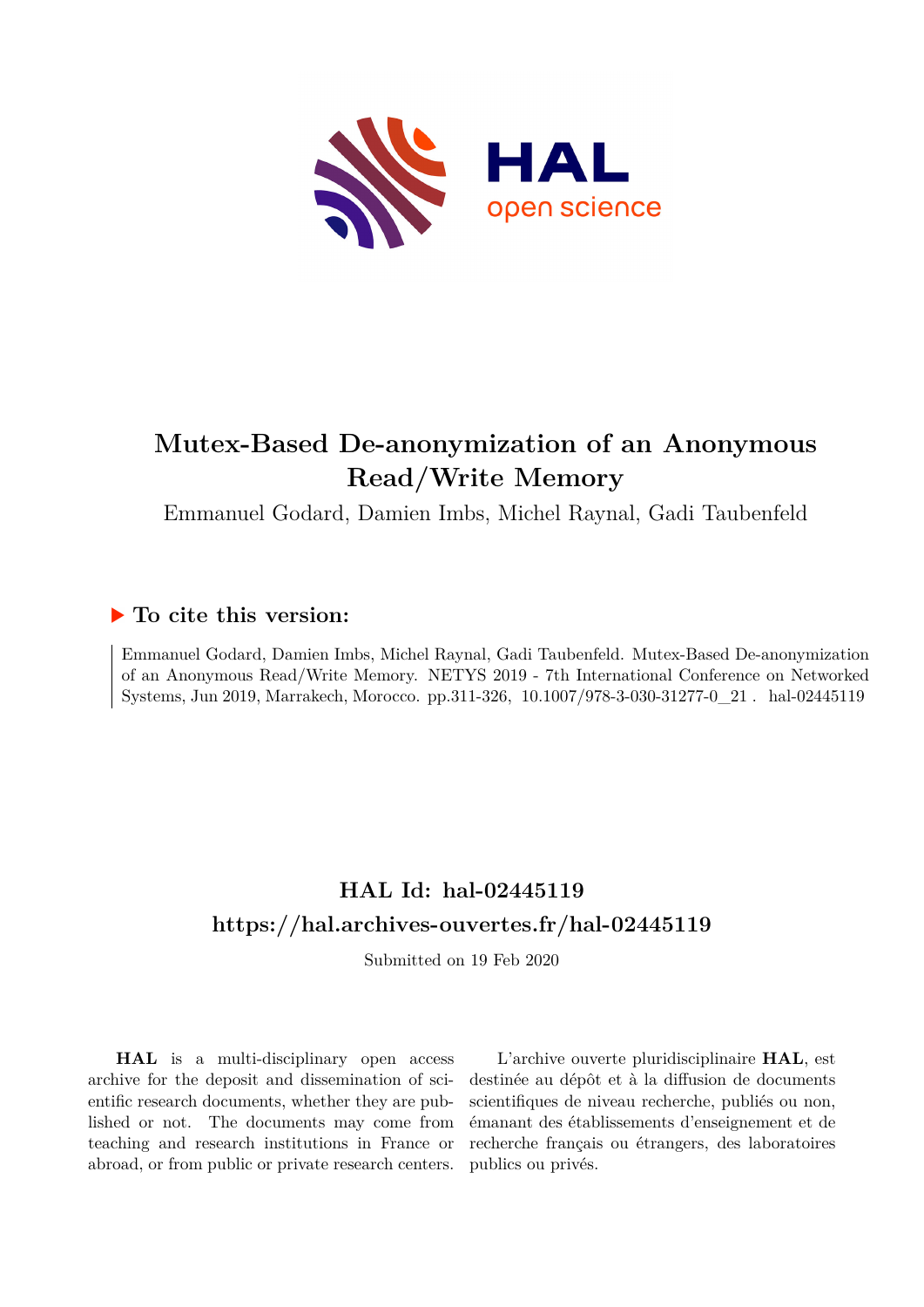# Mutex-based De-anonymization of an Anonymous Read/Write Memory

Emmanuel Godard<sup>†</sup>, Damien Imbs<sup>†</sup>, Michel Raynal\*<sup>,‡</sup>, Gadi Taubenfeld°

†LIS, Université d'Aix-Marseille, France <sup>⋆</sup>Univ Rennes IRISA, France ‡Department of Computing, Polytechnic University, Hong Kong ◦The Interdisciplinary Center, Herzliya 46150, Israel

Abstract. Anonymous shared memory is a memory in which processes use different names for the same shared read/write register. As an example, a shared register named A by a process p and a shared register named B by another process q can correspond to the very same register  $X$ , and similarly for the names B at p and A at q which can correspond to the same register  $Y \neq X$ . Hence, there is a permanent disagreement on the register names among the processes. This new notion of anonymity was recently introduced by G. Taubenfeld (PODC 2017), who presented several memory-anonymous algorithms and impossibility results.

This paper introduces a new problem, that consists in "de-anonymizing" an anonymous shared memory. To this end, it presents an algorithm that, starting with a shared memory made up of  $m$  anonymous read/write atomic registers (i.e., there is no a priori agreement on their names), allows each process to compute a local addressing mapping, such that all the processes agree on the names of each register. The proposed construction is based on an underlying deadlock-free mutex algorithm for  $n \geq 2$  processes (recently proposed in a paper co-authored by some of the authors of this paper), and consequently inherits its necessary and sufficient condition on the size  $m$  of the anonymous memory, namely  $m$  must belong to the set  $M(n) = \{m : \text{ such that } \forall \ell : 1 < \ell \leq n : \text{ gcd}(\ell, m) = 1\} \setminus \{1\}.$  This algorithm, which is also symmetric in the sense process identities can only be compared by equality, requires the participation of all the processes; hence it can be part of the system initialization. Last but not least, the proposed algorithm has a noteworthy first-class property, namely, its simplicity.

Keywords: Anonymity, Anonymous shared memory, Asynchronous system, Atomic read/write register, Concurrent algorithm, Deadlock-freedom, Local memory, Mapping function, Mutual exclusion, Simplicity, Synchronization.

### 1 Introduction

Read/write registers. *Read/write registers* are the basic objects of sequential computing. From a theoretical point of view, they constitute the cells of a Turing machine tape, and from a programming point of view, they are the memory locations on top of which are built high-level objects such as stacks, queues, and trees (to cite a few of the most common).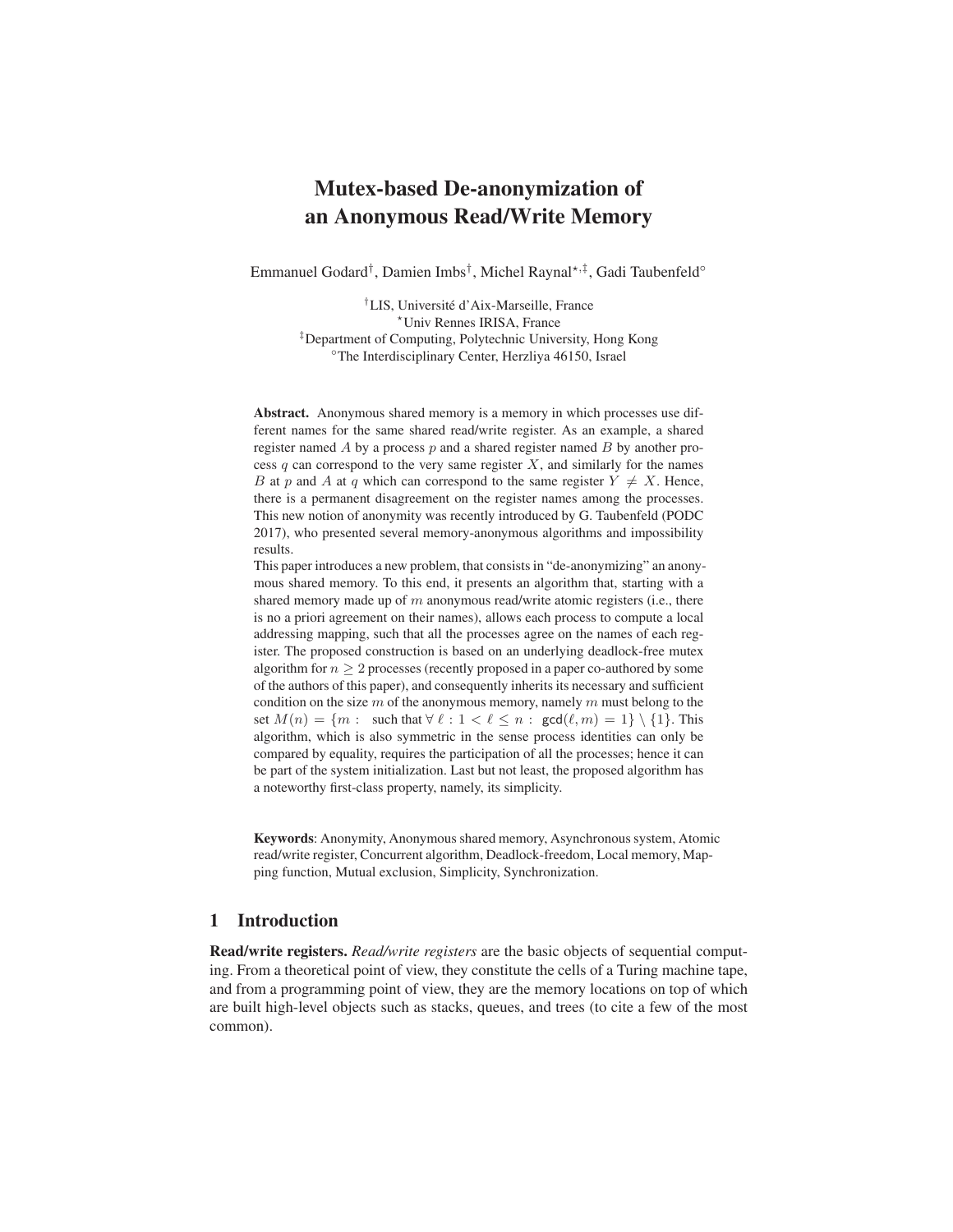In a concurrent programming context, a read/write register can be shared (accessed) by several processes to coordinate their actions or progress to a common goal. The most popular consistency condition for registers is *atomicity*, which states that all its read and write operations appear as if they have been executed sequentially, this sequence S being such that, if an operation op1 terminates before operation op2 starts, op1 appears before op2 in S, and a read operation returns the value written by the closest preceding write in  $S$  [13].

A register is said to be single-reader (SR) or multi-reader (MR) according to the number of processes that are allowed to read it. Similarly, a register can be singlewriter (SW) or multi-writer (MW). A lot of algorithms have been proposed (e.g., see the textbooks [19,22]), which build MWMR registers from SWSR or SWMR registers in the presence of asynchrony and process crashes. In the other direction, an adaptive construction of SWMR registers from MWMR registers is described in [7].

Anonymous memory. While the notion of *process anonymity* has been studied for a long time from an algorithmic and computability point of view, both in messagepassing systems (e.g., [2,5,24]) and shared memory systems (e.g., [4,6,11]), the notion of *memory anonymity* has been introduced only very recently in [23]. (See [21] for an introductory survey on process and memory anonymity).

Let us consider a shared memory SM made up of m atomic read/write registers. Such a memory can be seen as an array with m entries, namely  $SM[1..m]$ . In a nonanonymous memory system, for any index  $x, 1 \leq x \leq m$ , if two or more processes invoke the address  $SM[x]$  they access the very same register. As stated in [23], in the classical system model, there is an a priori agreement on the names of the shared registers. This a priori agreement facilitates the implementation of the coordination rules the processes have to follow to progress without violating the safety (consistency) properties associated with the application they solve [19,22].

This a priori agreement does no longer exist in a memory-anonymous system. In such a system the very same address identifier  $SM[x]$  invoked by a process  $p_i$  and invoked by a different process  $p_i$  does not necessarily refer to the same atomic read/write register. More precisely, a memory-anonymous system is such that:

- for each process  $p_i$  an adversary defined, over the set  $\{1, 2, \cdots, m\}$ , a permutation  $f_i()$  such that when  $p_i$  uses the address  $SM[x]$ , it actually accesses  $SM[f_i(x)]$ , and
- no process knows the permutations.

Let us notice that the read/write registers of a memory-anonymous system are necessarily MWMR.

Results on anonymous memory. In [23], mutual exclusion, consensus, and renaming, problems are addressed, and memory-anonymous algorithms and impossibility results are presented. Concerning deadlock-free mutual exclusion in failure-free asynchronous read/write systems, the following results are presented:

– A symmetric deadlock-free algorithm for two processes ("symmetric" means process identifiers are not ordered and can only be compared for equality, see Section 2.2).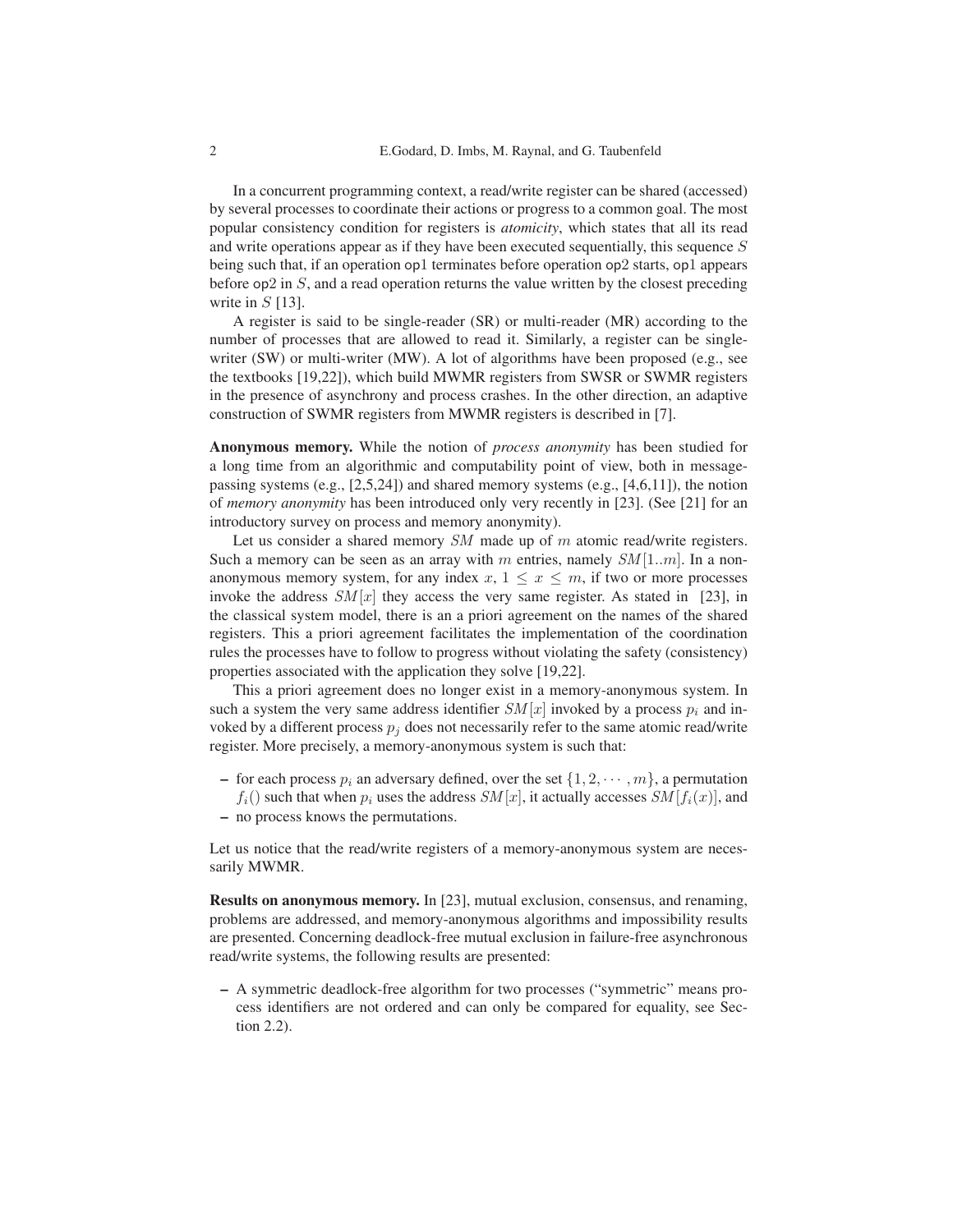- $-$  A theorem stating there is no deadlock-free algorithm if the number of processes n is not known.
- $-$  A condition on the size m of the anonymous memory which is necessary for any symmetric deadlock-free algorithm. More precisely, given an n-process system where  $n \geq 2$ , there is no deadlock-free mutual exclusion algorithm if the size m does not belong to the set  $M(n) = \{ m \text{ such that } \forall \ell : 1 < \ell \leq n:$  $gcd(\ell, m) = 1 \} \setminus \{1\}.$

Let us observe that the previous condition implies that it is not possible to design a symmetric deadlock-free mutex algorithm when the size of the anonymous memory  $m$ is an even integer greater than 2. As symmetric deadlock-free mutex algorithms suited to a non-anonymous memory do not require a parity-related property on the number of registers they use, it follows that, when the size of the memory  $m$  is an even integer greater than 2, non-anonymous read/write registers are computationally stronger than anonymous registers.

In the conclusion of [23], a few open problems are presented, one of them being "the existence of a symmetric starvation-free mutual exclusion algorithm for two processes", another one being "the existence of a symmetric deadlock-free mutual exclusion algorithm for more than two processes". This second problem was recently solved in [3] where an algorithm is presented, which assumes  $m \in M(n)$ . It follows that the very existence of this algorithm shows that the condition  $m \in M(n)$  is also a sufficient condition for symmetric deadlock-free mutual exclusion in read/write anonymous memory systems.

Content of the paper. As shown in [3,23], the design of memory-anonymous algorithms is not a trivial task. We started this work with an attempt to design a starvationfree memory-anonymous mutual exclusion algorithm. This drove us to the observation that the fact "there is currently a competition among processes" must be memorized in one way or another to prevent a process from always defeating other processes, and thereby ensure starvation-freedom.

Finally, considering an n-process system, after many attempts, this work ended with a relatively simple symmetric *de-anonymization* algorithm, namely, an algorithm that transforms an anonymous read/write memory into a non-anonymous read/write memory. This algorithm requires the participation of all the processes, and assumes that processes do not fail. Once memory de-anonymization is obtained (e.g., at system initialization), it becomes possible to use algorithms based on a non-anonymous memory on top of anonymous memory.

The proposed construction relies on an underlying memory-anonymous symmetric deadlock-free mutual exclusion algorithm (the one introduced in [3]). Hence, it inherits its requirement on m, namely,  $m \in M(n)$ . It follows that, when m satisfies this condition,  $m$  anonymous registers and  $m$  non-anonymous registers have the same computability power from an anonymous/non-anonymous mutual exclusion point of view. Let us also notice that, if a non-anonymous memory algorithm executed on top of the proposed construction requires  $m'$  registers where  $m'$  does not belong to the set  $M(n)$ defined above, it is sufficient to select the first integer greater than  $m'$  belonging to  $M(n)$  as the value of m, and, at the non-anonymous memory upper layer,  $(m - m')$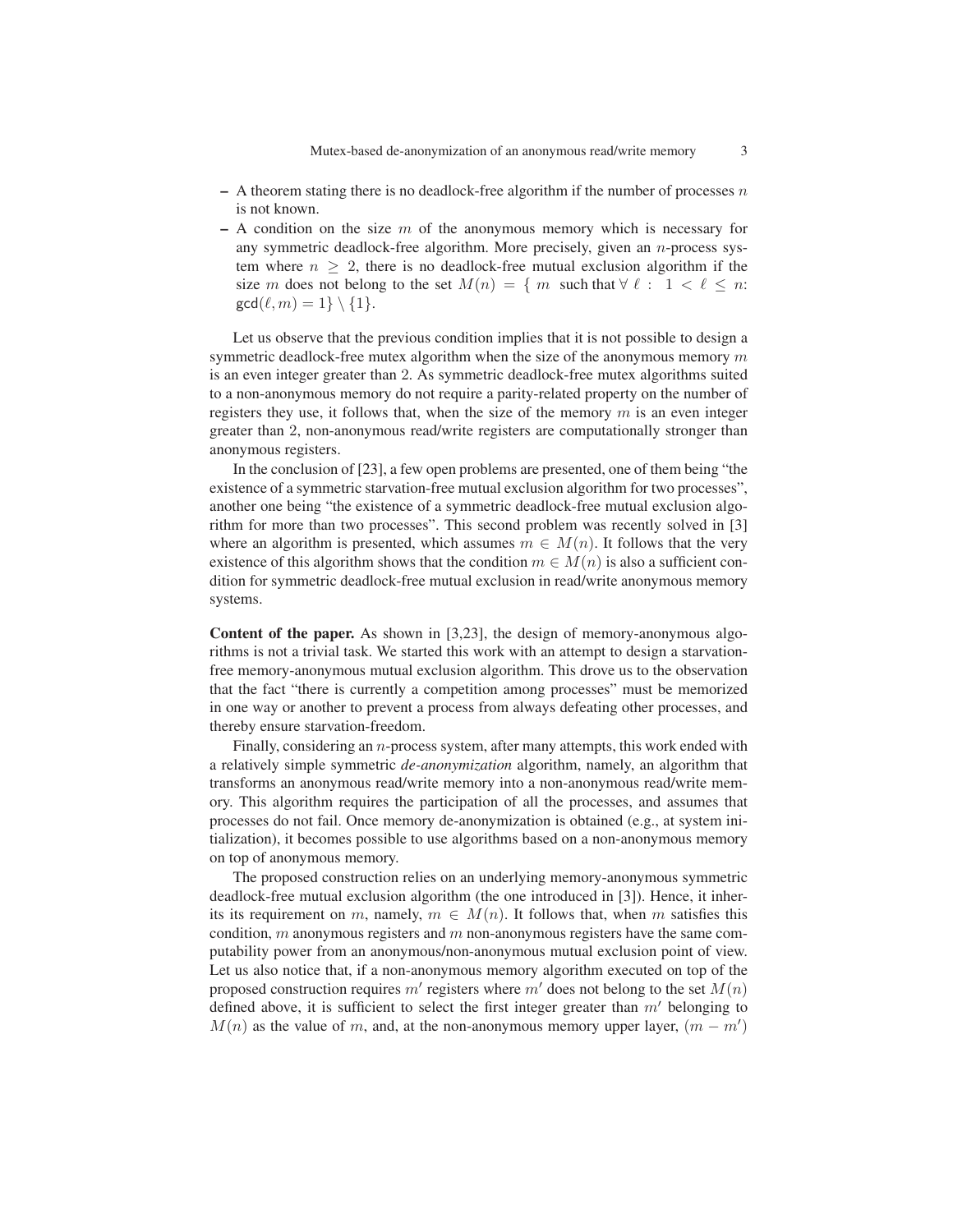registers are ignored. Let us notice that the proposed construction is *universal* in the sense any concurrent non-anonymous memory algorithm can be executed on top of it.

On the difficulty of the problem. In a non-anonymous memory system, there is no ambiguity on the read/write registers used by the processes. As already said, its identifiers are unambiguously shared by all processes, and no other algorithm is concurrently using these registers. Differently, as, in an anonymous memory system,  $SM[x]$  can denote different registers for distinct processes, a process must (in one way or another) write "enough" registers to transmit information to other processes. This is a direct consequence of the fact that there is no a priori agreement on the identities of the shared atomic read/write registers and the fact that – due to its very nature – no anonymous register can be a single-writer register.

Hence, the difficulty in the construction of a memory de-anonymization algorithm comes from the fact that, due to memory anonymity, it concurrently uses the same registers like the ones used by the underlying mutex algorithm it uses as a subroutine. As we will see, to circumvent this issue, the proposed memory de-anonymization algorithm will use (in a very simple way) the local memory of each process to store the value of an increasing counter, which simulates a shared non-anonymous register on which the processes agree and can consequently use to coordinate their local progress.

The de-anonymization problem addressed in this paper may seem of theoretical interest only (as many other problems appeared first). As long as its practical interest is concerned, we do not have to forget that, as nicely expressed by the physicist Niels Bohr "prediction is very difficult, especially when it about the future!". Nevertheless, the results presented in this paper shows that, from a computability point of view, there are cases where –in a failure-free context– anonymous read/write registers are as strong as non-anonymous registers.

Let us also notice that a similar problem (but much simpler, even trivial) appears in message-passing systems, where any two nodes (processes) are connected by a communication channel, locally known as internal ports by each process,  $port_i[x]$  being the local name of the channel connecting process  $p_i$  to some process  $p_j$ . In this context, it is possible that for any two processes  $p_i$  and  $p_k$ , the local names  $port_i[x]$  and  $port_k[x]$  denote channels connecting them to two different processes, while  $port_i[x]$  and  $port_k[y]$ ,  $x \neq y$ , connect them to the same process. Differently, from process identities, values stored in ports are purely local and have no global meaning. Moreover, it is straightforward for a process to learn the name of the process it is connected to when it uses a given local port.

Simplicity is a first class property. The simplicity of the proposed algorithm does not mean it was simple to obtain. This was not a trivial task as simplicity is rarely obtained for free. As said by A.J. Perlis (the first Turing Award recipient) "Simplicity does not precede complexity, but follows it" [16]. Let us also remember the following sentence written by the mathematician/philosopher Blaise Pascal at the end of a letter to a friend: "I apologize for having written such a long letter, I had not enough time to write a shorter one". The implication "simple  $\Rightarrow$  easy" is rarely true for non-trivial problems [1]. Simplicity requires effort, but is very rewarding. It is a first class scientific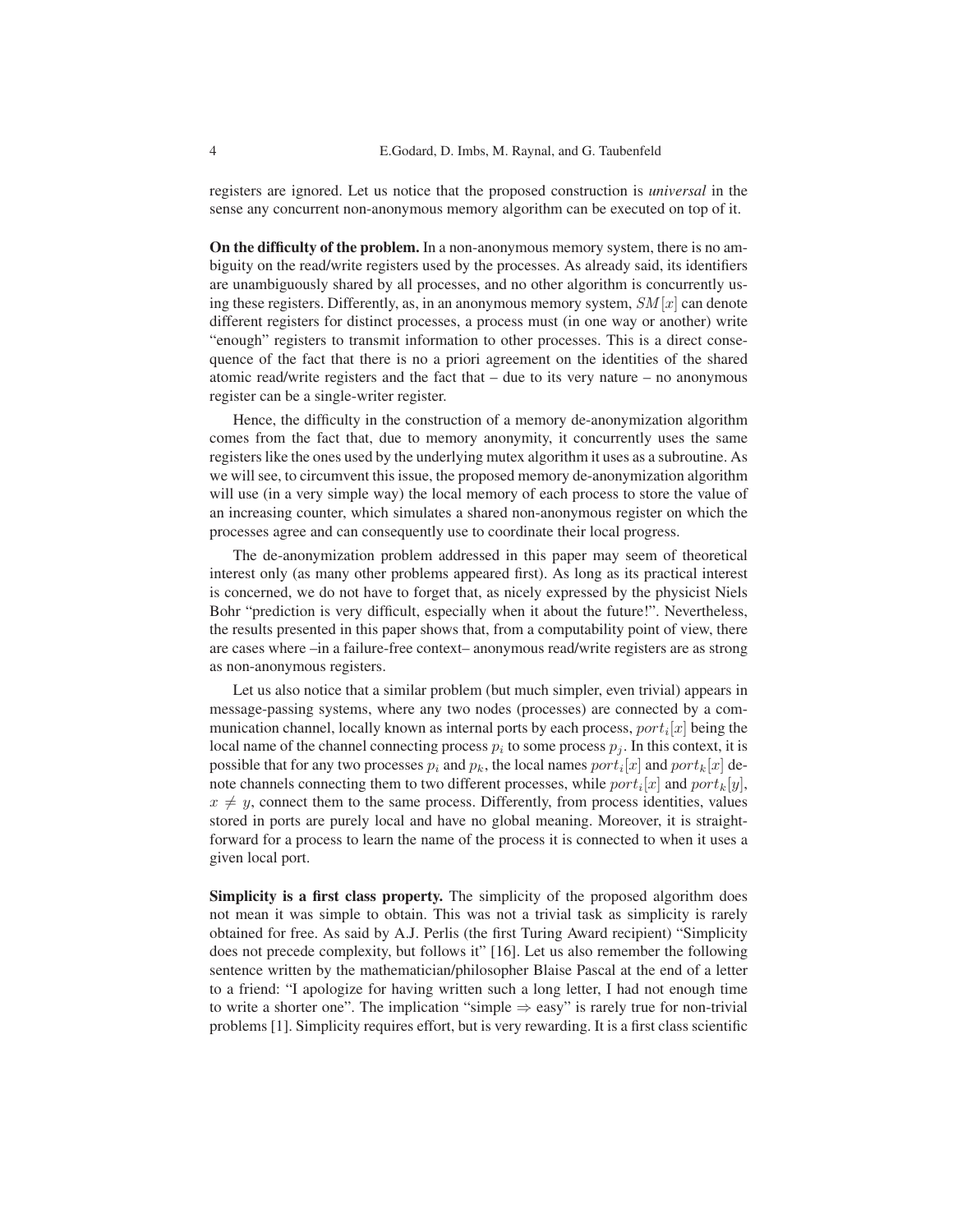property which participates in the beauty of science [9].

Roadmap. The paper is composed of 7 sections. Section 2 introduces the computing model, the notion of a symmetric algorithm, and mutual exclusion. Section 3 defines the de-anonymization problem. A first de-anonymization algorithm is presented in Section 4 and proved in Section 5. This algorithm requires each register of the deanonymized memory to forever contain  $1 + \log_2 m$  bits of control information. Then, the previous algorithm is enriched in Section 6 to obtain an algorithm which associates a single bit of permanent control information with each register of the de-anonymized memory. Section 7 concludes the paper.

Remark. On a practical side, it appears that the concept of an anonymous memory allows us to model epigenetic cell modifications [18]. Hence, it could be useful in biologically inspired distributed systems [14,15].

# 2 System Model, Symmetric Algorithm, and Mutex Algorithm

#### 2.1 Process and Communication Model

**Processes.** The system is composed of a finite set of  $n \geq 2$  asynchronous processes denoted  $p_1, ..., p_n$ . The subscript i in  $p_i$  is only a notational convenience, which is not known by the processes. *Asynchronous* means that each process proceeds to its own speed, which can vary with time and remains always unknown to the other processes. Each process  $p_i$  knows its identity  $id_i$  and the total number of processes n. No two processes have the same identity.

Anonymous shared memory. The shared memory is made up of  $m$  atomic anonymous read/write registers denoted SM [1...m]. Hence, *all* registers are anonymous. As indicated in the Introduction, when  $p_i$  uses the address  $SM[x]$ , it actually uses  $SM[f_i(x)]$ , where  $f_i()$  is a permutation defined by an external adversary. We will use the notation  $SM_i[x]$  to denote  $SM[f_i(x)]$ , to stress the fact that no process knows the permutations.

It is assumed that all the registers are initialized to the same value. Otherwise, thanks to their different initial values, it would be possible to distinguish different registers, which consequently will no longer be fully anonymous.

To summarize: which adversaries? The adversaries considered in the paper are consequently asynchrony and memory anonymity. There are no process failures (this assumption is motivated by the fact that the proposed construction is based on a mutual exclusion algorithm, and mutual exclusion algorithms are impossible to build from read/write registers in the presence of process failures). Furthermore, unlike the mutual exclusion model where a process may never leave its remainder region, we assume that all the processes must participate in the algorithm.

#### 2.2 Symmetric Algorithm

The notion of a *symmetric algorithm* dates back to the eighties [10,12]. Here, as in [23], a *symmetric algorithm* is an "algorithm in which the processes are executing exactly the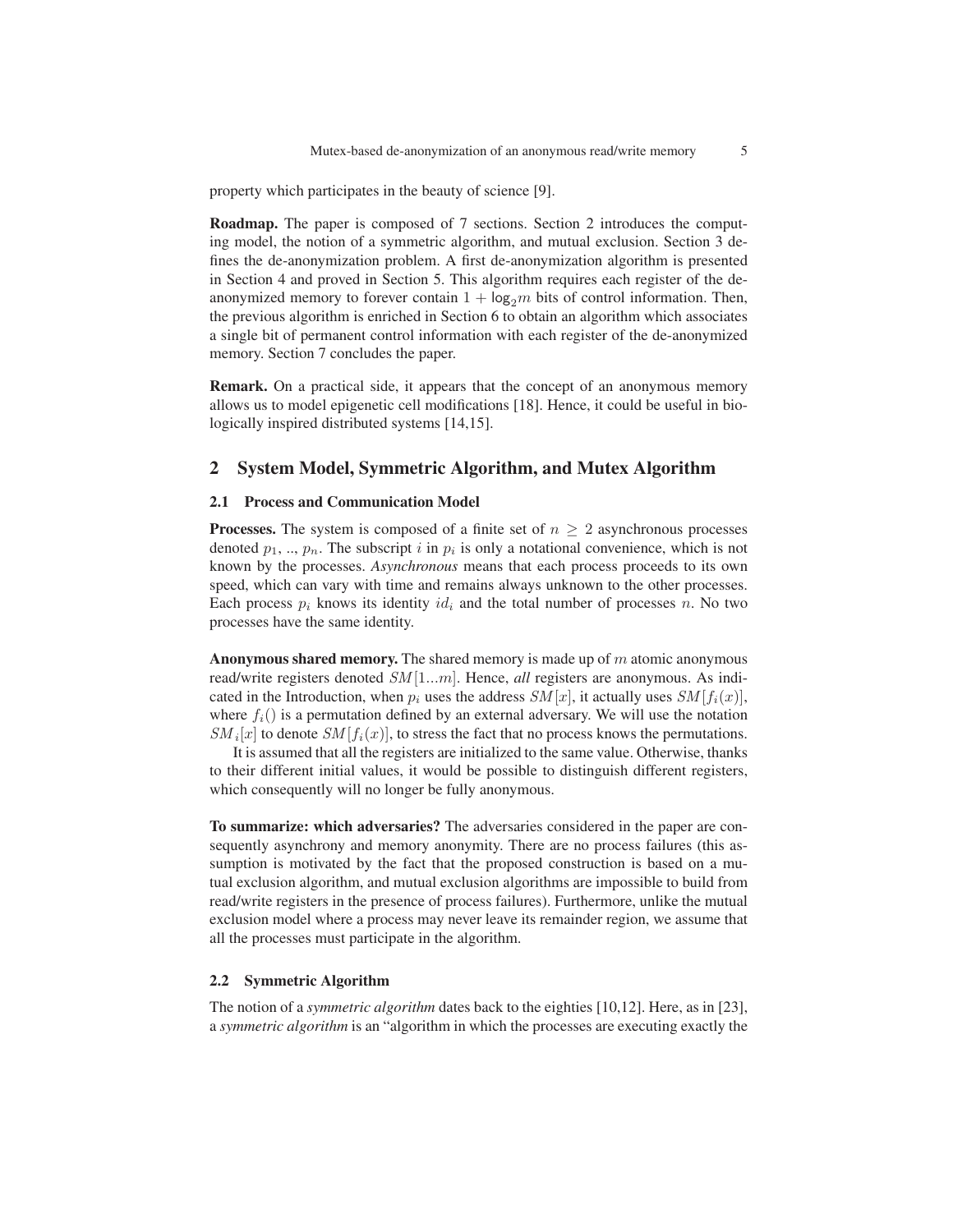same code and the only way for distinguishing processes is by comparing identifiers. Identifiers can be written, read, and compared, but there is no way of looking inside an identifier. Thus it is not possible to know whether an identifier is odd or even".

Moreover, symmetry can be restricted by considering that the only comparison that can be applied to identifiers is equality. In this case, there is no order structuring the identifier name space. In the following, we consider the more restricting definition, namely, "symmetric" means " symmetric with comparison limited to equality".

Let us notice that, as all the processes have the same code and all the registers are initialized to the same value, process identities become a key element when one has to design an algorithm in such a constrained context.

#### 2.3 One-Shot Mutual Exclusion

One-Shot Mutual Exclusion. Mutual exclusion is the oldest and certainly the most important of the synchronization problems. Formalized by E.W. Dijkstra in the midsixties [8], it consists in building what is called a lock (or mutex) object, defined by two operations, denoted acquire() and release(). (Recent textbooks including mutual exclusion and variants of it are [19,22].)

The invocation of these operations by a process  $p_i$  always follows the following pattern: "acquire(); *critical section*; release()", where "critical section" is any sequence of code. Moreover, "one-shot" means that a process invokes at most once the operations acquire() and release(). The mutex object satisfying the deadlock-freedom progress condition is defined by the following two properties.

- Mutual exclusion. No two processes are simultaneously in their critical section.
- Deadlock-freedom progress condition. If there is a process  $p_i$  that has a pending operation acquire(), there is a process  $p_i$  (maybe  $p_i \neq p_i$ ) that eventually executes its critical section.

As already mentioned, a memory-anonymous symmetric deadlock-free mutual exclusion algorithm is presented in [3]. This algorithm assumes that size  $m$  of the anonymous memory belongs to the set  $M(n) = \{ m \text{ such that } \forall \ell : 1 < \ell \leq n : \gcd(\ell, m) = 1 \}$  $1\} \setminus \{1\}$ . Hence, the mutex-based read/write memory de-anonymization algorithm presented in Section 4 is optimal with respect to the values of  $m$  for which deadlock-free mutual exclusion can be built despite memory anonymity.

#### 3 The De-anonymization Problem

**Definition.** Given an  $n$ -process asynchronous system, in which the processes communicate via a set of m anonymous read/write registers  $SM[1..m]$ , the aim is for each process  $p_i$  to compute an addressing function map<sub>i</sub>(), which is a permutation over the set of the memory indexes  $\{1, \dots, m\}$ , such that the two following properties are satisfied. It is assumed that all processes participate in the de-anonymization.

- Safety. For any  $y \in \{1, \dots, m\}$  and any process  $p_i$ , we have  $SM_i$ [map<sub>i</sub> $(y)$ ] =  $SM[y]$ .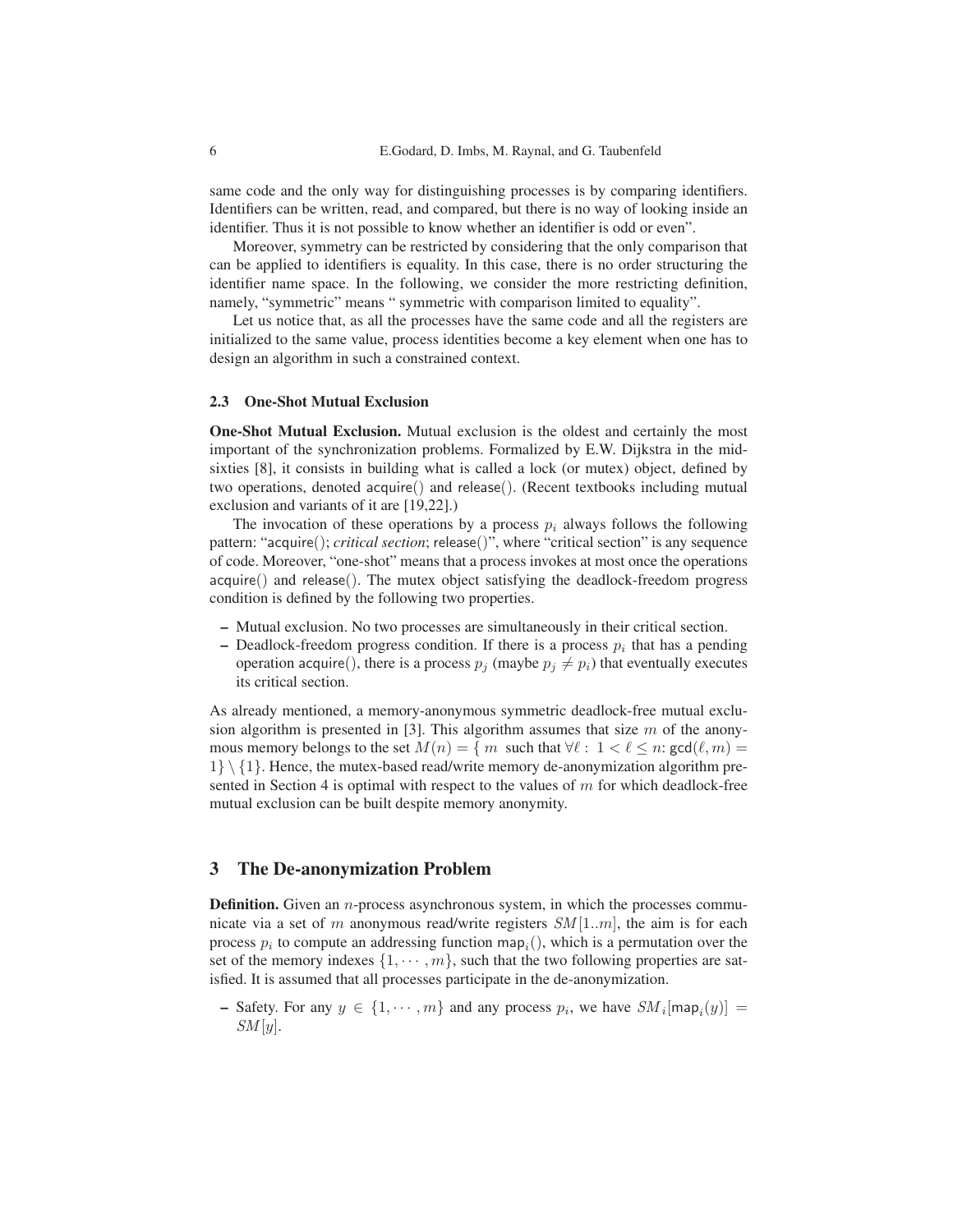– Liveness. There is a finite time after which all the processes have computed their addressing function map<sub>i</sub>().

The safety property states that, once a process  $p_i$  has computed map<sub>i</sub>(), its local anonymous memory address  $SM_i[x]$ , where  $x = \text{map}_i(y)$ , denotes the shared register  $SM[y]$ .

Accessing the de-anonymized memory. Once de-anonymized, the way the memory is accessed by the processes is illustrated in Fig. 1. For any index  $y, 1 \le y \le m$ , the processes access the same register as follow:  $SM_i$  [map<sub>i</sub>[y]] used by  $p_i$  and  $SM_j$  [map<sub>j</sub>[y]] used by  $p_j$  denote the same register.



Fig. 1. Accessing the memory after de-anonymization

# 4 A Symmetric De-anonymization Algorithm

#### 4.1 Memory De-anonymization in an  $n$ -Process Read/Write System

Underlying principle. The principle that underlies the design of the read/write memory de-anonymization algorithm (Algorithm 1) is based on an *competition/elimination* process, at the end of which a single winner process imposes its adversary-defined index permutation to all the processes, which becomes the shared names of the anonymous read/write registers, on which all processes agree.

The competition/elimination process uses an underlying mutual exclusion algorithm. Each process invokes acquire() and is eliminated when it leaves the critical section. The last process to enter the critical section is the winner.

Challenges. In order to detect which process is the last, the processes needs to collaborate to increase a counter whose value will reach  $n$  when the last process will enter the critical section. We stress that because the memory is anonymous there is no straightforward way to leverage a critical section. Since there is no agreement on the resources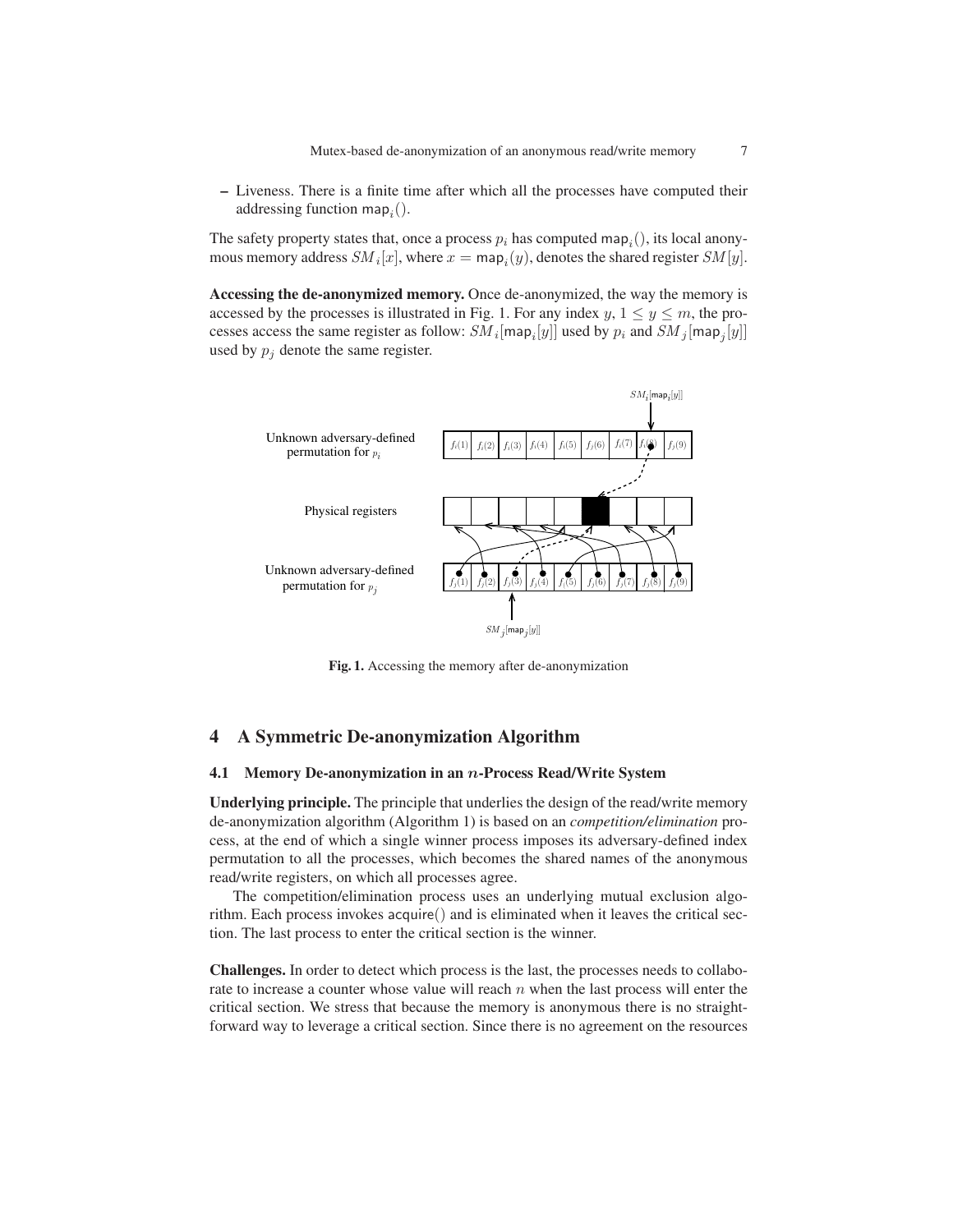(here the anonymous registers themselves), we underline that being in critical section does not grant any restricted access to the memory. In the following, properties of the underlying algorithm are described, which are used to build the required shared resource, namely a shared counter.

Properties of the underlying mutex algorithm that are used. In addition to the fact it solves mutual exclusion, the underlying mutex algorithm has behavioral properties that are implicitly used in the design of the de-anonymization algorithm and explicitly used in its proof.

- Property Mutex-1. A process writes only its identity or  $\perp$  in an anonymous register.
- Property Mutex-2. When a process invokes acquire(), it reads all anonymous registers.
- Property Mutex-3. When a process is allowed to enter the critical section, all registers contain its identity.
- Property Mutex-4. After a process is allowed to enter the critical section and before it invokes release(), any other competing process can issue at most one write operation. It follows that, when a process  $p_i$  is inside the critical section, and x processes are inside their invocations of acquire(), at least  $(m - x)$  anonymous registers contain its identity  $id_i$ . Moreover, when a process releases the critical section (operation release()), it writes  $\perp$ , in all the registers which contain its identity. Hence, at least  $(m - x)$  such registers are reset to their initial value  $\perp$ .

Enriching the underlying mutex algorithm to share a counter. As can be seen from the previous properties, even when a process is alone in the critical section, it could happen that some of its writes are overwritten by another process. Property Mutex-4 states that a process, which is not in the critical section, may erase what was written by the process in critical section only once. That is no more than  $(n - 1)$  registers can be erased. As  $m - (n - 1) > 0$ , by copying the value in *all* the anonymous registers, the process currently in the critical section ensures that at least one copy will not be overwritten. From property Mutex-2, the next process to enter the critical section will learn the correct value of the counter.

Sharing the counter in such a way is more easily done by integrating these operations within each read and write operation on the anonymous registers, issued by the underlying mutual exclusion algorithm. These basic operations are consequently enriched as described in Algorithm 2. These modifications are safe for the mutual exclusion algorithm since they do not interfere with operations and variables of this algorithm.

Let us remark that a similar technique, based on appropriate broadcast abstraction and quorums, is used in message-passing systems to update the local copies of a shared register [20]. Here the read and write operations issued by the underlying mutex algorithm are enriched to play the role of a broadcast abstraction.

**Local variables.** Each process s  $p_i$  manages three local variables.

 $-ct_i$  is a local counter initialized to 0, which will increase inside the integer interval [0..*n*]. The set of the *n* local variables  $ct_i$  implement a shared counter  $CT$  which increases by step 1 from its initial value 0 to  $n$  (line 2). (Actually, the set of the final values of the *n* local variables  $ct_i$  will be the set  $\{1, 2, \ldots, n\}$ .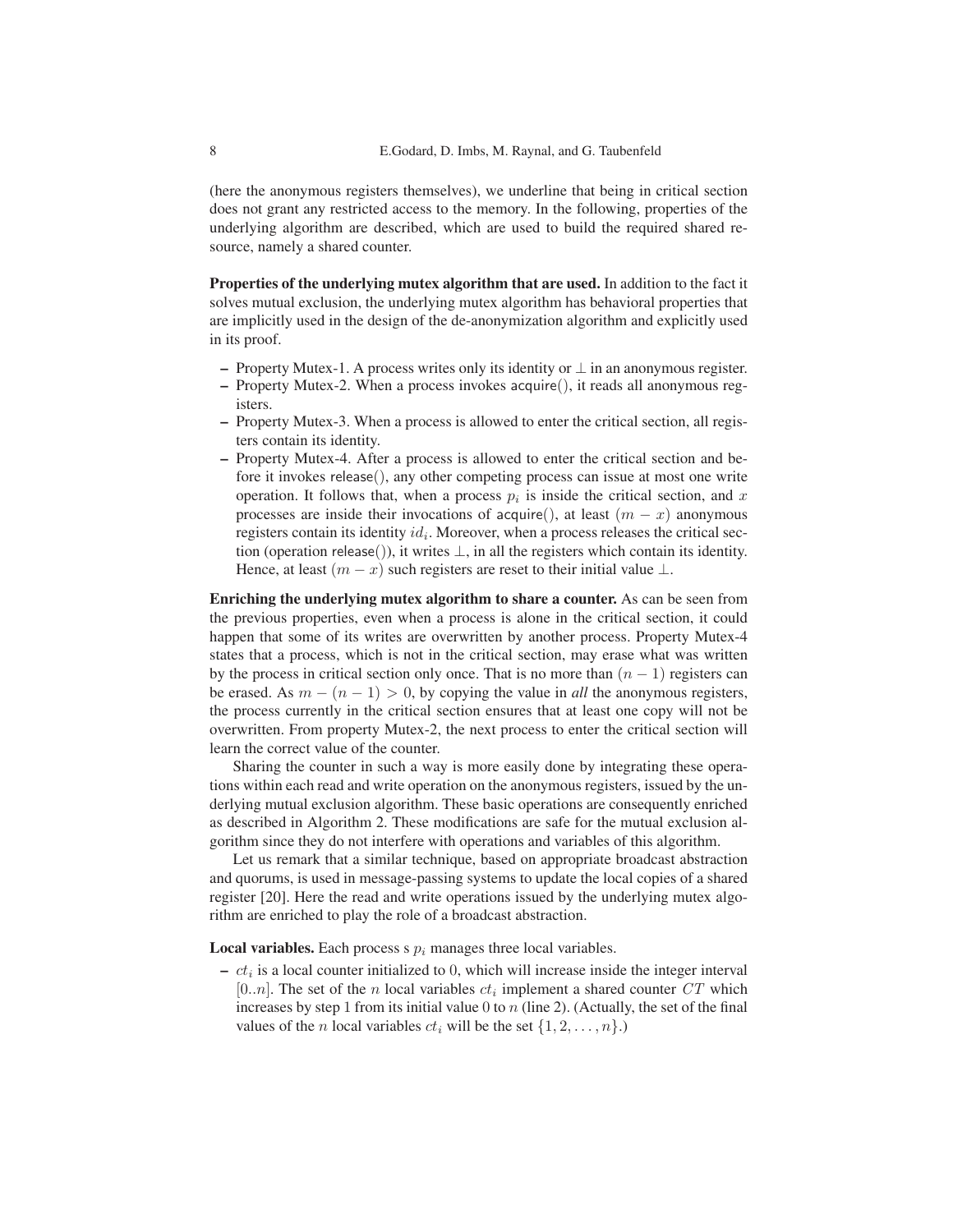- $sm_i[1..m]$  is used to store a local copy of the anonymous memory  $SM_i[1..m]$ . A process  $p_i$  reads the anonymous memory by invoking  $SM_i$  scan(), which is an asynchronous (non-atomic) reading of all the anonymous registers.
- $-$  last  $1<sub>i</sub>$  is a Boolean, initialized to false, which will be set to true only by the last process that will access the critical section.

Each register contains a tag and a value. In order not to confuse the values written in anonymous registers by processes executing statements of Algorithm 1 (not including the operations acquire() and release()), and the values written by other processes executing the underlying mutex algorithm, all the values written in the anonymous memory are prefixed by a tag. More explicitly, the tag MUTEX is used by the mutex algorithm, while the tag DESA is used by the de-anonymization algorithm.

Each anonymous read/write register is initialized to MUTEX $\langle 0, \perp \rangle$ . The first value (0) is the initial value of the global counter  $CT$ , while the second value ( $\perp$ ) is the initial value used by the mutex algorithm.

operation  $SM_i$ .scan() returns  $([SM_i[1], \cdots, SM_i[m]])$ . **operation** de-anonymize(id<sub>i</sub>) is % code for process  $p_i$ (1) acquire $(id_i)$ ; (2)  $ct_i \leftarrow ct_i + 1$ ;  $\%$  ct<sub>i</sub> is the local representation of the global counter CT. It is updated at each process % by the read and write operations of the underlying mutex algorithm (see Algorithm 2) (3)  $last1_i \leftarrow (ct_i = n);$ (4) release(id<sub>i</sub>); % realizes an implicit broadcast of  $ct_i$  %  $(5)$  if  $(last1<sub>i</sub>)$ (6) then for each  $x \in \{1, \dots, m\}$  do  $SM_i[x] \leftarrow \text{DESA}(x)$  end for % the permutation for  $p_i$  is:  $\forall y \in \{1, \dots, m\}$ : ma $\mathsf{p}_i(y) = y$  % (7) else repeat  $sm_i \leftarrow SM_i$ .scan $()$  until  $(\forall x : sm_i[x]$  is tagged DESA) end repeat; (8) for each  $x \in \{1, \dots, m\}$  do map<sub>i</sub> $(y) \leftarrow x$  where  $sm_i[x] = \text{DESA}(y)$  end for % the perm. for  $p_i$  is:  $\forall y \in \{1, \dots, m\}$ : map $_i(y) = x$ , where  $sm_i[x] = \text{DESA}(y)$ (9) end if.

Algorithm 1: Memory de-anonymization in an  $n$ -process read/write system

Behavior of a process  $p_i$ : first invoke the mutex algorithm. All the processes invoke the operation de – anonymize $(id_i)$ . When a process  $p_i$  invokes it, it first acquires the critical section (line 1). The code inside the critical section is a simple increase of the shared counter  $CT$  globally implemented by the local variables  $ct_i$  (line 2). Hence, if  $p_i$  is the  $\ell^{\text{th}}$  process to access the critical section,  $ct_i$  is updated from  $\ell - 1$  to  $\ell$ , and  $p_i$ will inform the other processes of this increase when it will invoke release() (line 4). Let us notice that, at line 3,  $p_i$  sets to true its local Boolean variable  $last1_i$  only if it is the last process to execute the critical section. Then, the behavior of  $p_i$  depends on the fact it is or not the last process to enter the critical section (see below).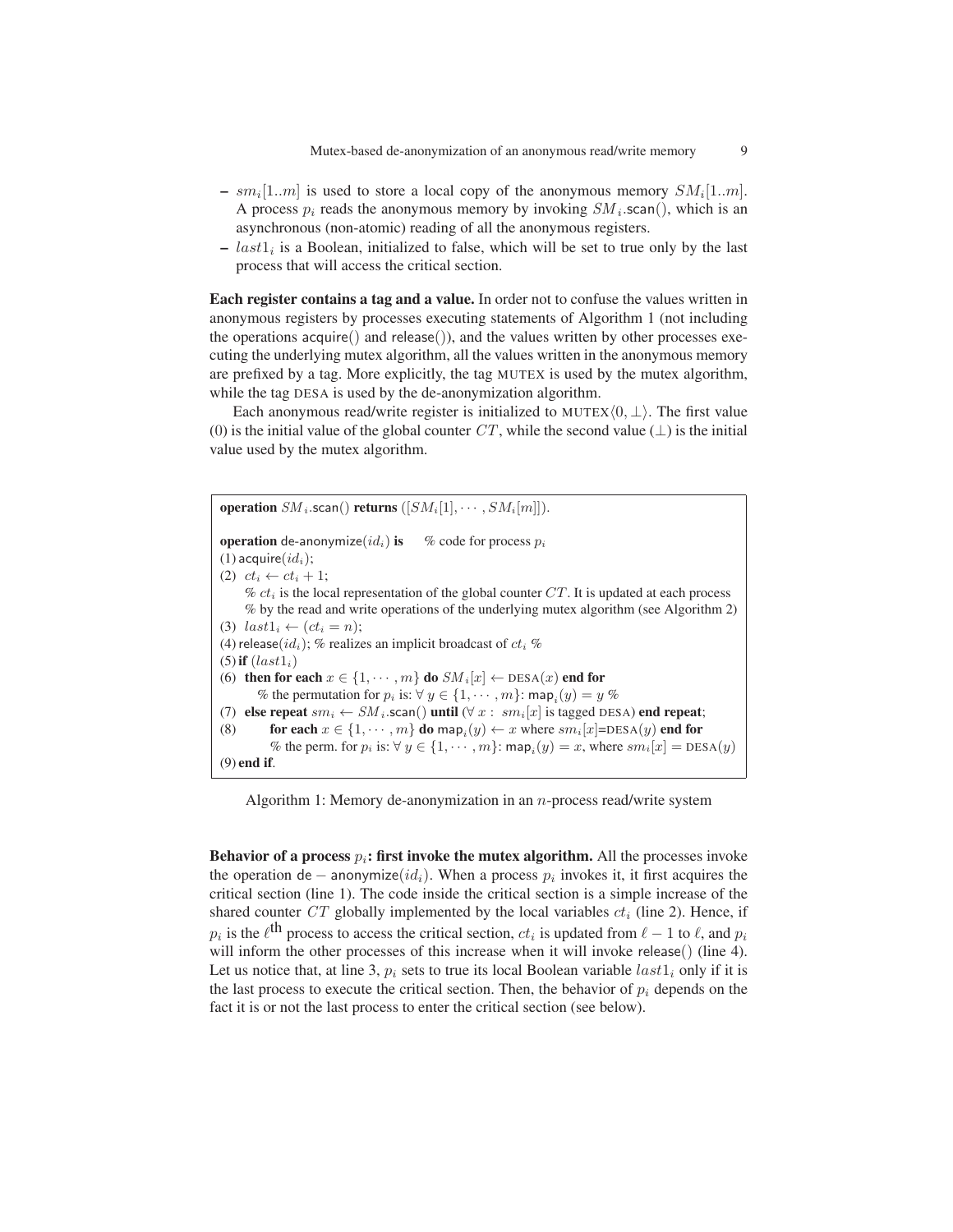Behavior of a process  $p_i$ : the read and write operations used by the mutex algorithm. As already indicated, to ensure correct dissemination of the last increase of CT (update of the local variable  $ct_i$  at a process  $p_i$ ), the read and write operations that allow the mutex algorithm to access the anonymous registers are modified as described in Algorithm 2.

```
operation read of SM_i[x] executed by the mutex algorithm is
(1) \langle ct, val \rangle \leftarrow SM_i[x];(2) ct_i \leftarrow max(ct_i, ct);(3) return(val).
operation write of v in SM_i[x] executed by the mutex algorithm is
(4) SM_i[x] \leftarrow \text{MUTEX}\langle ct_i, v \rangle;(5) return(ok).
```
Algorithm 2: Modified read and write operations (code for  $p_i$ )

As the operation release() of the mutex algorithm writes  $\perp$  (i.e., the MUTEX $\langle CT, \perp \rangle$ ) in at least  $(m - (n - 1))$  anonymous registers (Property Mutex-4), it follows that if a process  $p_i$  accesses later the critical section, it updated its local counter  $ct_i$  when it executed acquire(), which reads all anonymous registers (Property Mutex-1).

Behavior of a process  $p_i$ : the winner imposes its addressing permutation to all. The de-anonymization is done at lines 5-9. The  $(n - 1)$  processes that won the first  $(n - 1)$ critical sections execute line 7, in which they loop until they see all the registers tagged DESA.

Let  $p_\ell$  be the last process that entered the critical section (hence,  $ct_\ell = n$  and  $last1<sub>\ell</sub>$  is the only Boolean equal to true). This process imposes its adversary-defined addressing permutation as the common addressing, which realizes a non-anonymous memory. To this end, for any  $x \in \{1, \dots, m\}$ ,  $p_\ell$  writes  $\text{DESA}(x)$  in  $SM_\ell[x]$  (line 6). Hence, for any x we have map $\ell(x) = x$ .

Let  $p_i$  be any other process that is looping at line 7 until it sees all the registers tagged DESA. When this occurs, it computes map<sub>i</sub>(), which is such that for any  $x \in$  $\{1, \dots, m\}$ , if  $sm_i[x] = \text{DESA}(y)$  then map $_i(x) = y$  (line 7).

#### 4.2 Using the De-anonymized Memory

It follows from the de-anonymization algorithm that when a process has written the tag DESA in all registers, thanks to their local mapping function  $\text{map}_i()$ , all the processes share the same indexes for the same registers.

When this occurs, process  $p_k$  could start executing its local algorithm defined by the upper layer application, but if it writes an application-related value in some of these registers, this value can overwrite a value DESA() stored in a register not yet read by other processes. To prevent this problem from occurring, all the values written by a process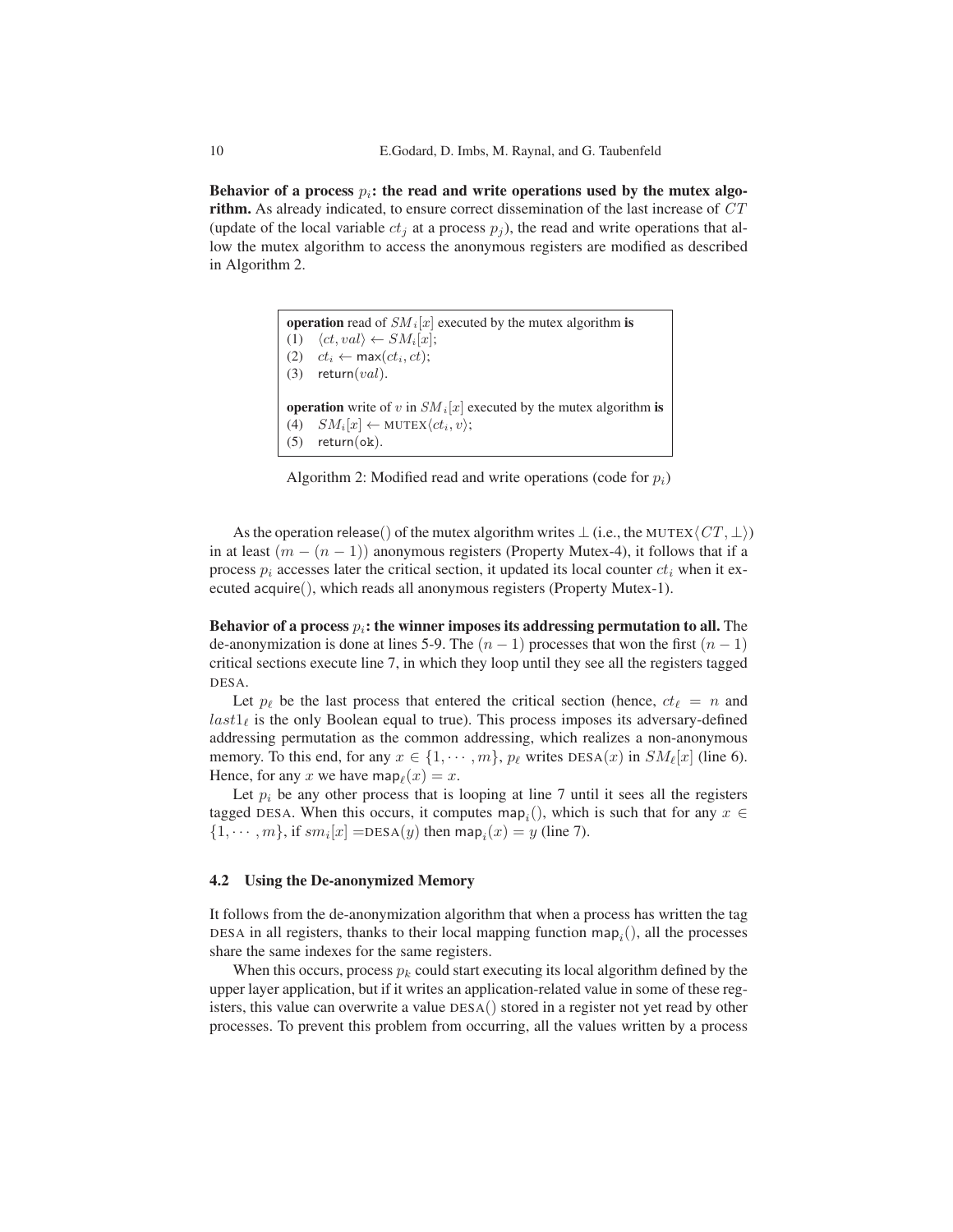at the application level are prefixed by the tag APPL, and include a field containing the common index y associated with this register. In this way, any process  $p_i$  will be able to compute its local mapping function  $\text{map}_i()$ , and can start its upper layer application part, as soon as it has computed map<sub>i</sub> $()$ .

Let us notice that one bit is needed to distinguish the tag DESA and the tag APPL. Hence, each of a value DESA(x) and a value APPL(x, –) requires  $(1 + \log_2 m)$  control bits.

# 5 Proof of the Algorithm

**Lemma 1.** Each process exits acquire() and, denoting  $i_k$  the index of the  $k^{th}$  pro- $\cos$  that enters the critical section, when  $p_{i_k}$  invokes release(), it writes the value MUTEX $\langle k, \perp \rangle$  *in at least*  $(m - (n - 1))$  *anonymous registers.* 

**Proof** Let us first observe that, as (i) the underlying mutex algorithm is independent of the values of the local variables  $ct_i$ , (ii) is deadlock-free, and (iii) each process invokes acquire() only once, it is actually starvation-free.

Let  $p_{i_1}$  be the first process that enters the critical section. As  $ct_{i_1} = 0$ , it follows that after line 2 we have  $ct_{i_1} = 1$ . Then, when  $p_{i_1}$  invokes release(), it writes MUTEX $\langle 1, \perp \rangle$ in at least  $(m - (n - 1))$  anonymous registers (Property Mutex-4 and line 4 of Algorithm 2). It follows then (i) from Property Mutex-2 and lines 1-2 of Algorithm 2), and (ii) Property Mutex-1, Property Mutex-3, and line 4 of Algorithm 2, that when another process  $p_{i_2}$  enters the critical section,  $p_{i_2}$  has previously read and written all registers, from which we conclude from lines 1-5 of Algorithm 2 that  $ct_{i_2} = 1$ . It follows that  $p_{i_2}$ increases  $ct_{i_2}$  from 1 to 2 at line 2 of Algorithm 1.

The previous reasoning being repeated *n* times, we eventually have:  $ct_{i(x)} = x$  at each process  $p_{i(x)}$ ,  $1 \le x \le n-1$ , and  $ct_{i_n} = n$  at process  $p_{i_n}$ . It follows that no process blocks forever when it executes the lines 1-4 of Algorithm 1.  $\square_{Lemma \, 1}$ 

**Lemma 2.** The local mapping function  $\text{map}_i()$  computed by each process  $p_i$  is a per*mutation over the set of register indexes*  $\{1, \dots, m\}$ *. Moreover, for any index*  $y \in$  $\{1, \dots, m\}$  and any pair of processes  $p_i$  and  $p_j$ ,  $\tilde{SM}_i$ [map<sub>i</sub>(y)] and  $\tilde{SM}_j$ [map<sub>j</sub>(y)] *address the very same register.*

**Proof** Let us assume that a process  $p_i$  executes line 6. From Lemma 1 there is a single such process  $p_i$ . Let  $p_j$  be any other process that executes lines 7-8. Due to the "repeat" loop of line 7,  $p_j$  executes line 8 only after all registers contain the tag DESA. Only  $p_i$  writes the registers with this tag, and (at line 6) wrote DESA(y) inside  $SM_i[y]$ , for each  $y \in \{1, ..., m\}$ . Hence, when  $p_i$  reads DESA(y) from  $SM<sub>i</sub>[x]$ , it learns that this register is known by  $p_i$  as  $SM_i[y]$ . At line 8,  $p_j$  consequently considers x as the value of map<sub>j</sub> $(y)$ . It follows that  $SM_j$ [map<sub>j</sub> $(y)$ ] (i.e.,  $SM_j[x]$ ) and  $SM_i$ [map<sub>i</sub> $(y)$ ] (which is  $SM_i[y]$ ) denote the very same read/write register. As this is true for any process  $p_j \neq p_i$ , the lemma follows.  $\Box$ 

**Lemma 3.** Any process  $p_i$  terminates the operation de-anonymize().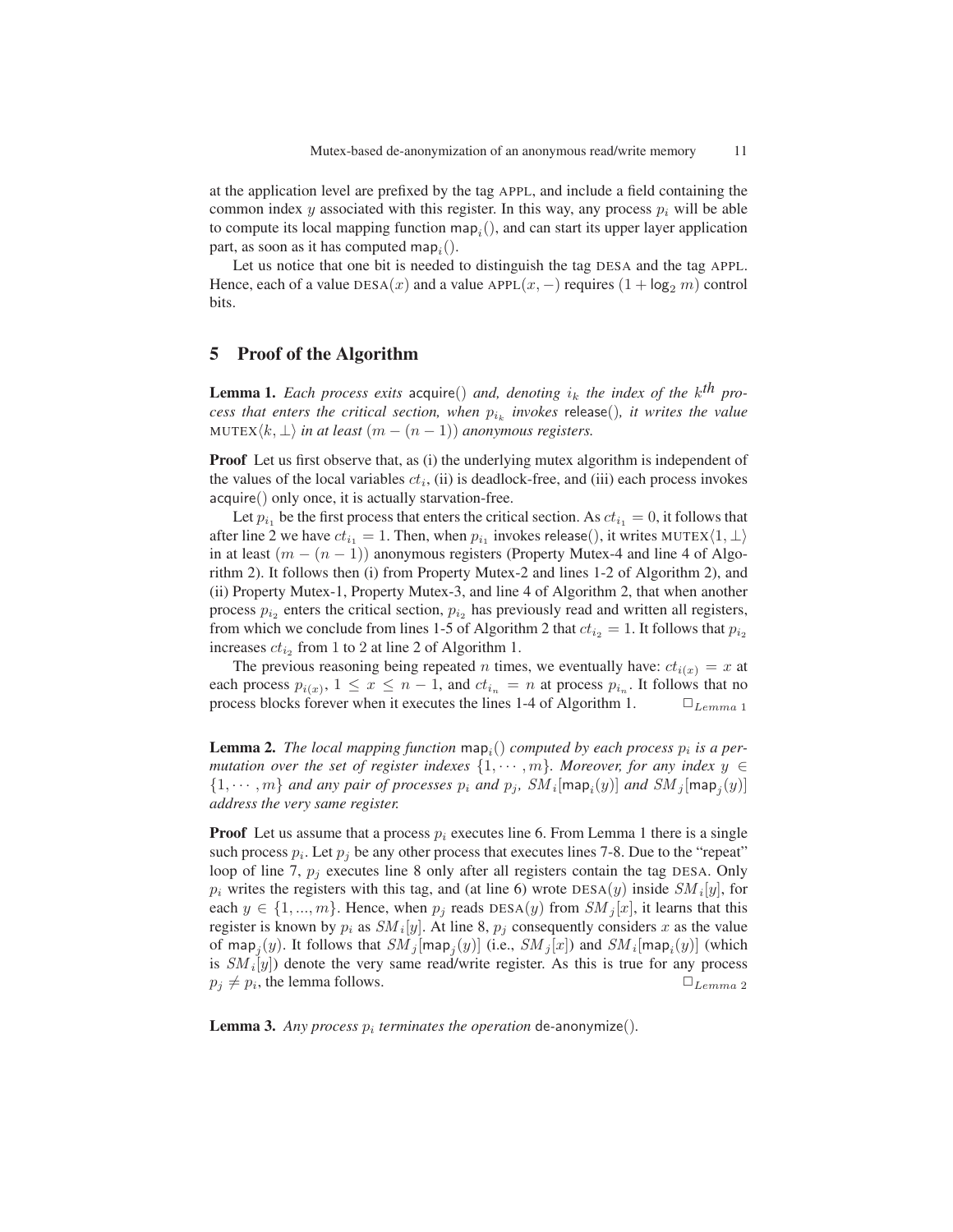**Proof** The proof follows from Lemma 1, which states that all processes enter and leave the critical section. Moreover, as  $p_{i_n}$  executes line 6 of Algorithm 1, it follows that no other process can block forever at line 7 of this algorithm, which concludes the proof of the lemma.  $\Box$ <sub>Lemma 3</sub>

Theorem 1. *Algorithm* 1 *is a symmetric algorithm that solves the* de-anonymization *problem in a system made up of* n *asynchronous processes communicating by reading and writing* m *anonymous read/write atomic registers, where* m *belongs to the set*  $M(n) = \{m \text{ such that } \forall \ell : 1 < \ell \leq n : \gcd(\ell, m) = 1\} \setminus \{1\}.$ 

Proof A simple examination of the code shows that process identities are compared only by equality, from which follows the "symmetry" property. The rest of the proof follows from Lemma 2 and Lemma 3.  $\Box_{Theorem 1}$ 

## 6 Reducing the Size of Control Information

Algorithm 1 requires that, once de-anonymized, each register must contain forever  $1 + \log_2 m$  bits of control information. This section shows that this information can be reduced to a single bit.

Revisiting the shared memory. Each read/write register  $SM[x]$  is now assumed to be composed of two parts  $SM[x]$ . BIT and  $SM[x]$ . RM, more precisely, we have  $SM[x]$  =  $\langle SM[x], BIT, SM[x], RM \rangle$ .  $SM[x], BIT$  is for example the leftmost bit of  $SM[x]$ , and  $SM[x].RM$  the other bits. The meaning and the use of  $SM[x].RM$  are exactly the same as  $SM[x]$  in Algorithm 1 and Algorithm 2. For each x,  $SM[x]$ . BIT is initialized to 0, while (as in Algorithm 1)  $SM[x]$ . RM is initialized to MUTEX $\langle 0, \perp \rangle$ .

To simplify both the writing and the reading of the improved algorithm, we write

- $-$  "  $SM_i[x] \leftarrow \text{DESA}(x)$ " when the first bit of  $SM_i[x]$  is not modified by the write (line 6),
- " $SM_i$  scan() when we are interested in the  $SM_i$  RM" part of the registers only (line 7),
- $-$  " $BIT_i[x] \leftarrow 1$ " when the remaining part of  $SM_i[x]$  is not modified by the write (line 15),
- " $BIT_i$  scan()" when we are interested in the bits  $SM_i$ .  $BIT$  only (line 16).

**Behavior of a process**  $p_i$ . Algorithm 3 is the improved algorithm. It is Algorithm 1 (lines 1-9), followed by a second global synchronization phase (lines 10-17), which is similar to the one at lines 1-9.

After the processes have executed line 9 (end of the first global synchronization phase), each of them knows its mapping function  $\text{map}_i()$ , but no process knows that all the other processes know their own mapping function. This motivates the second use of the mutual exclusion algorithm, which, as the left bit of any register  $SM[x]$ . BIT still contains its initial value 0, ensures that when the last process (say  $p_k$ ) that entered the second critical section exits it, it knows that all the processes have computed their mapping function, and no process that executes the "repeat" loop of line 16 can exit it.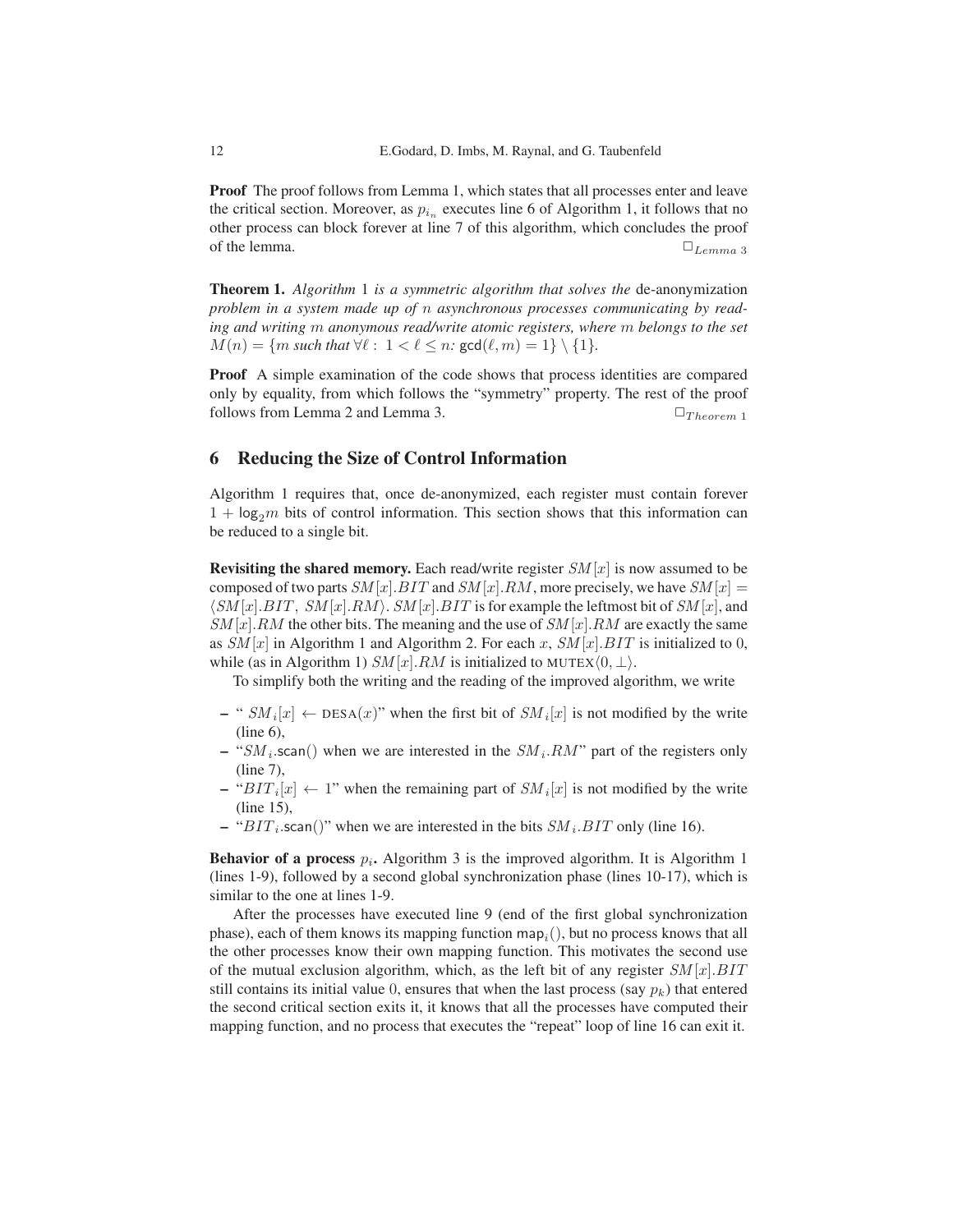operation  $SM_i$ .scan() returns ([ $SM_i$ [1],  $\cdots$ ,  $SM_i[m]]$ ). **operation** de-anonymize2(id<sub>i</sub>) is % code for  $p_i$ % the lines 1-9 are the same as in Algorithm 1; the lines 10-17 are new (1) acquire $(id_i)$ ; (2)  $ct_i \leftarrow ct_i + 1;$ (3)  $last1_i \leftarrow (ct_i = n);$ (4) release(id<sub>i</sub>); % realizes an implicit broadcast of  $ct_i$  % (5) if  $$last1_i$ )$ (6) then for each  $x \in \{1, \dots, m\}$  do  $SM_i[x] \leftarrow \text{DESA}(x)$  end for % the permutation for  $p_i$  is:  $\forall y \in \{1, \dots, m\}$ : map $_i(y) = y$  % (7) else repeat  $sm_i \leftarrow SM_i$ .scan() until  $(\forall x : sm_i[x]$  is tagged DESA) end repeat; (8) **for each**  $x \in \{1, \dots, m\}$  **do** map<sub>i</sub> $(y) \leftarrow x$  where  $sm_i[x] = \text{DESA}(y)$  **end for** % perm. for  $p_i$  is  $\forall y \in \{1, \dots, m\}$ : map $_i(y) = x$ , where  $sm_i[x] = \text{DESA}(y)$ (9) end if; (10) acquire $(id_i)$ ; (11)  $ct_i \leftarrow ct_i + 1;$ (12)  $last2_i \leftarrow (ct_i = 2n);$ (13) release( $id_i$ ); % realizes an implicit broadcast of  $ct_i$  %  $(14)$  if  $$$last2_i$ )$$ (15) then for each  $x \in \{1, \dots, m\}$  do  $BIT_i[x] \leftarrow 1$  end for (16) else repeat  $bit_i \leftarrow BIT_i$ . scan() until  $(\exists x : bit_i[x] = 1)$  end repeat (17) end if.

Algorithm 3: Algorithm with a single bit of control information

To identify the last process that entered the (second) critical section, when a process  $p_i$  is inside the critical section it increases the abstract register  $CT$  (line 11), and sets  $last2<sub>i</sub>$  to true only if it discovers it is the last process that accessed the critical section (line 12), More precisely, we have the following.

- If  $p_i$  is not the last process to increase CT (locally represented by  $ct_i$ ),  $last2_i$  is equal to false, and consequently  $p_i$  waits until it sees at least one register whose bit  $SM_i[x].BIT$  is equal to 1 (line 16). When this occurs  $p_i$  learns that the second phase is terminated (hence it knows that all the processes have computed their mapping function), and it can proceed to execute an upper layer non-anonymous register algorithm.
- Differently, if  $p_i$  is the last process to increase  $CT$ , it changes to 1 the left bit of all the registers (line 15), which unblocks all the other processes. As the bits  $SM_i[x].BIT$  are never reset to 0, eventually all the processes know that each of them knows its mapping function.

As they follow the same synchronization pattern, the proof of the second part of Algorithm 3 (lines 10-17) is the same as the one of its first global synchronization phase (lines 1-9), which is the same as the one of Algorithm 1.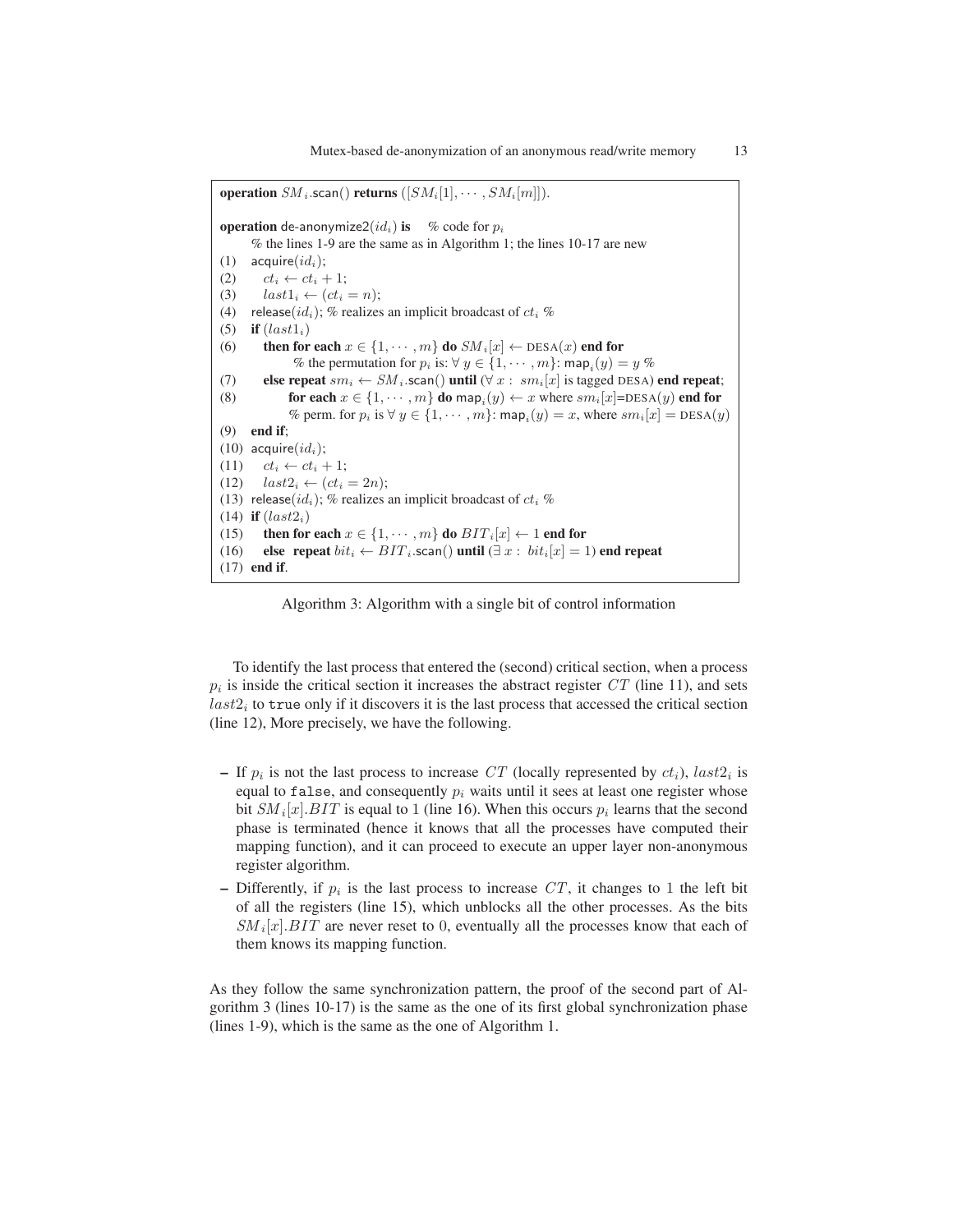## 7 Conclusion

In addition to introducing the memory de-anonymization problem, this paper has shown that, in an *n*-process system where  $n \geq 2$  and process identities can only be compared with equality, a shared memory made up of  $m$  anonymous read/write registers and a shared memory made up of  $m$  non-anonymous read/write registers have the same computability power for the values of  $m$  satisfying the necessary condition for deadlock-free anonymous mutex algorithms from [23], namely  $m$  must belong to the set  $M(n) = \{ m \mid \text{such that } \forall \ell : 1 < \ell \leq n : \text{gcd}(\ell, m) = 1 \} \setminus \{1\}.$  Let us observe that, as it includes an infinite sequence of prime numbers,  $M(n)$  is infinite. It follows that, once de-anonymization (in which all processes participate) is obtained, it becomes possible to use a symmetric starvation-free mutex algorithm, thereby obtaining a symmetric starvation-free mutex algorithm working on top of an anonymous memory<sup>1</sup>.

We emphasize that the above construction (of running a starvation-free mutex algorithm on top of a de-anonymization layer), does not solve the original open problem from [20], regarding the existence of a memory-anonymous two-process starvation-free mutex algorithm. In the definition of the mutex problem participation is not required (a process may never leave its remainder code), while our implementation of the deanonymization layer, assumes that participation is required, or, equivalently, that the number of participants is known by all processes.

As stated in [23], the memory-anonymous communication model "enables us to understand better the intrinsic limits for coordinating the actions of asynchronous processes". It consequently enriches our knowledge of what can be (or cannot be) done when an adversary replaced a common addressing function, by individual and independent addressing functions, one per process.

Among problems that remain open, there are the design of de-anonymization algorithms (symmetric with equality only, or symmetric with equality, greater than, and lower than) not based on an underlying memory anonymous mutex algorithm, and the statement of a necessary and sufficient condition on the value of  $m$  (size of the anonymous memory) for which de-anonymization is possible (for each type of symmetry).

## Acknowledgments

This work was partially supported by the French ANR project DESCARTES (16-CE40- 0023-03) devoted to layered and modular structures in distributed computing. The authors want to thank the referees for their constructive comments.

# References

1. Aigner M. and Ziegler G., Proofs from THE BOOK (4th edition). Springer, 274 pages, ISBN 978-3-642-00856-6 (2010)

<sup>&</sup>lt;sup>1</sup> Peterson's mutual exclusion algorithm is such a symmetric algorithm [17]. As it requires  $2n-1$ non-anonymous atomic registers, we need to have both  $m \in M(n)$  and  $m \geq 2n - 1$ .